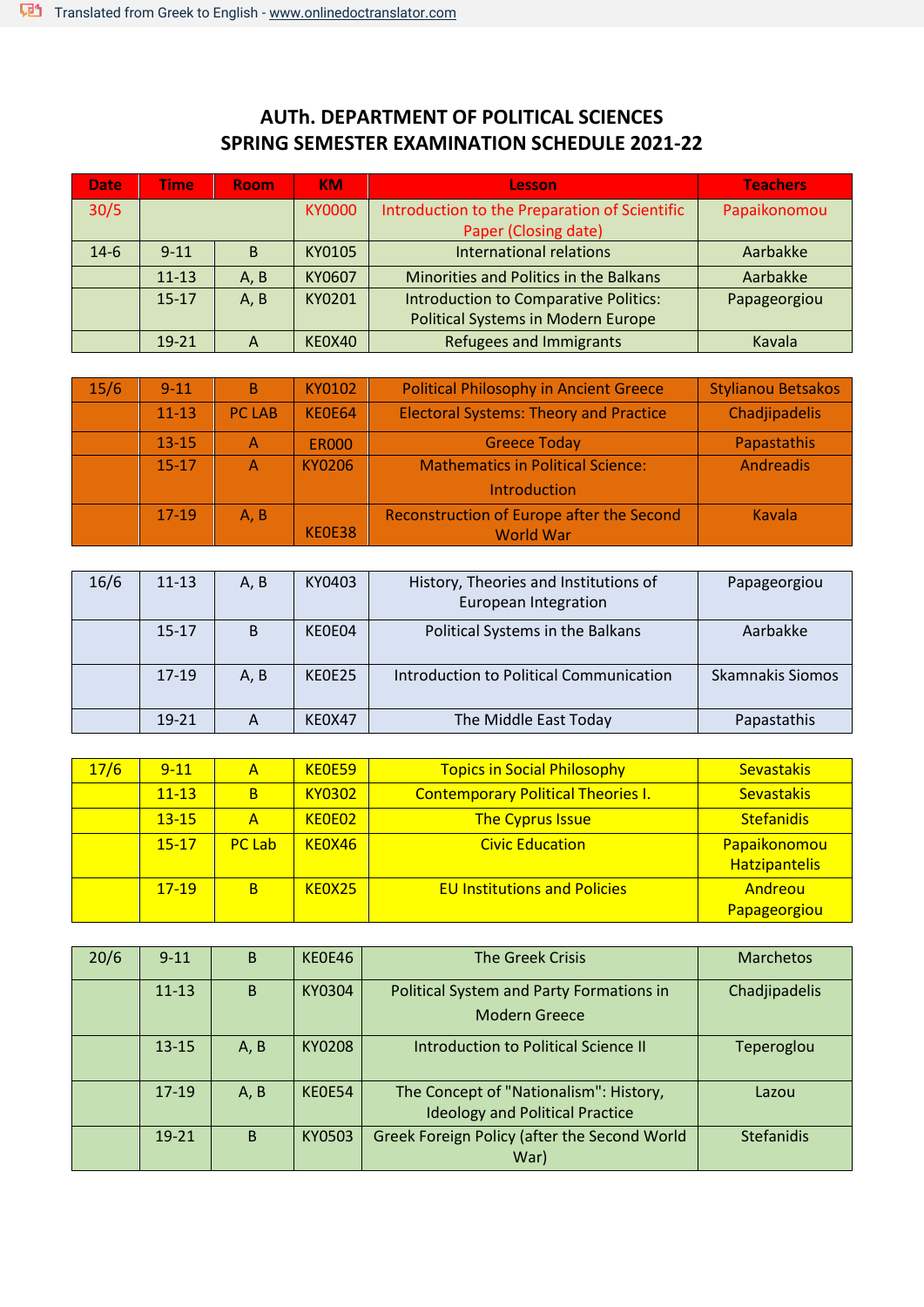| 21/6 | $11 - 13$ | A. B         | KY0401        | The Greek System of Governance                      | Teperoglou /    |
|------|-----------|--------------|---------------|-----------------------------------------------------|-----------------|
|      |           |              |               |                                                     | Andreou         |
|      |           |              |               |                                                     | / Chadjipadelis |
|      | $15 - 17$ | $\Lambda$    | KY0501        | The Political System of the European Union          | Andreou         |
|      | $17 - 19$ | <sub>B</sub> | <b>KF0F53</b> | <b>Electoral Behavior and Multilevel Governance</b> | Teperoglou      |
|      | $19 - 21$ | A, B         | KEOE62        | From the Cold War to the 21st century               | Lazou           |

| 22/6 | $9 - 11$  | B            | KE0E01 | State and Society in Modern Greece              | Rotzokos         |
|------|-----------|--------------|--------|-------------------------------------------------|------------------|
|      | $11 - 13$ | A, B         | KY0405 | Quantitative Methods of Analysis in the Social  | Panagiotidou     |
|      |           |              |        | <b>Sciences</b>                                 |                  |
|      | $13 - 15$ | <sub>B</sub> | KY0303 | <b>Enlightenment and Formation of Political</b> | <b>Marchetos</b> |
|      |           |              |        | <b>Ideologies in Greece</b>                     |                  |
|      | $15 - 17$ | A, B         | KE0E49 | Roma: History, Politics, Poraimos               | <b>Marchetos</b> |
|      | $17-19$   | <sub>B</sub> | KE0E56 | KE0E56 Politics and Government in Southern      | Papageorgiou     |
|      |           |              |        | Europe. A Comparative Analysis                  | Teperoglou       |

| 23/6 | $11 - 13$ |      | KY0101 | <b>Introduction to Political Science I</b> | Teperoglou        |
|------|-----------|------|--------|--------------------------------------------|-------------------|
|      | $13 - 15$ | A. B | KY0106 | <b>Contemporary European History</b>       | <b>Margaritis</b> |
|      | $17-19$   | B    | KEOE50 | <b>Russian Revolution and Soviet Power</b> | Chraniotis        |
|      | $19 - 21$ | 107  | KEOE31 | <b>European Union policies</b>             | Andreou           |

| 24/6 | $9 - 11$  | B          | <b>KY0301</b> | <b>Introduction to Political Sociology</b> | <b>Teperoglou</b> |
|------|-----------|------------|---------------|--------------------------------------------|-------------------|
|      | $11 - 13$ | A, B       | <b>KY0802</b> | <b>Ethics and Politics</b>                 | <b>Drosos</b>     |
|      | $13 - 15$ | B          | <b>KY0804</b> | <b>Civil Wars in the Modern World</b>      | <b>Margaritis</b> |
|      | $15 - 17$ | B          | KE0E63        | <b>Asia Minor Disaster (1922)</b>          | <b>Margaritis</b> |
|      | $17-19$   | <b>EPF</b> | KE2001        | <b>Vocational Training</b>                 | Chadjipadelis     |
|      | $17-19$   | Α          | KF0F21        | <b>Gender and politics</b>                 | <b>Bartsidis</b>  |

| 27/6 | $9 - 11$  | А    | KEOE52 | International organizations               | <b>Bouroutis</b> |
|------|-----------|------|--------|-------------------------------------------|------------------|
|      | $11 - 13$ | A, B | KY0204 | Modern Political Philosophy II: 19th c.   | Sevastakis       |
|      | $15 - 17$ | A    | KY0504 | <b>Political Discourse Analysis</b>       | Stavrakakis      |
|      | $17-19$   | A, B | KY0602 | <b>Contemporary Political Theories II</b> | Stavrakakis      |

| 28/6 | $9 - 11$  | B    | KY0606 | <b>Theories of Social Contract</b>                                   | Stylianou        |
|------|-----------|------|--------|----------------------------------------------------------------------|------------------|
|      | $11 - 13$ | A. B | KY0502 | <b>State Institutions and Public Policies</b>                        | Andreou          |
|      | $15 - 17$ | B    | KY0305 | <b>Social Statistics</b>                                             | Andreadis        |
|      | $17-19$   | A. B | KE0E47 | Eastern Mediterranean: Contemporary<br><b>Diplomacy and Politics</b> | <b>Bouroutis</b> |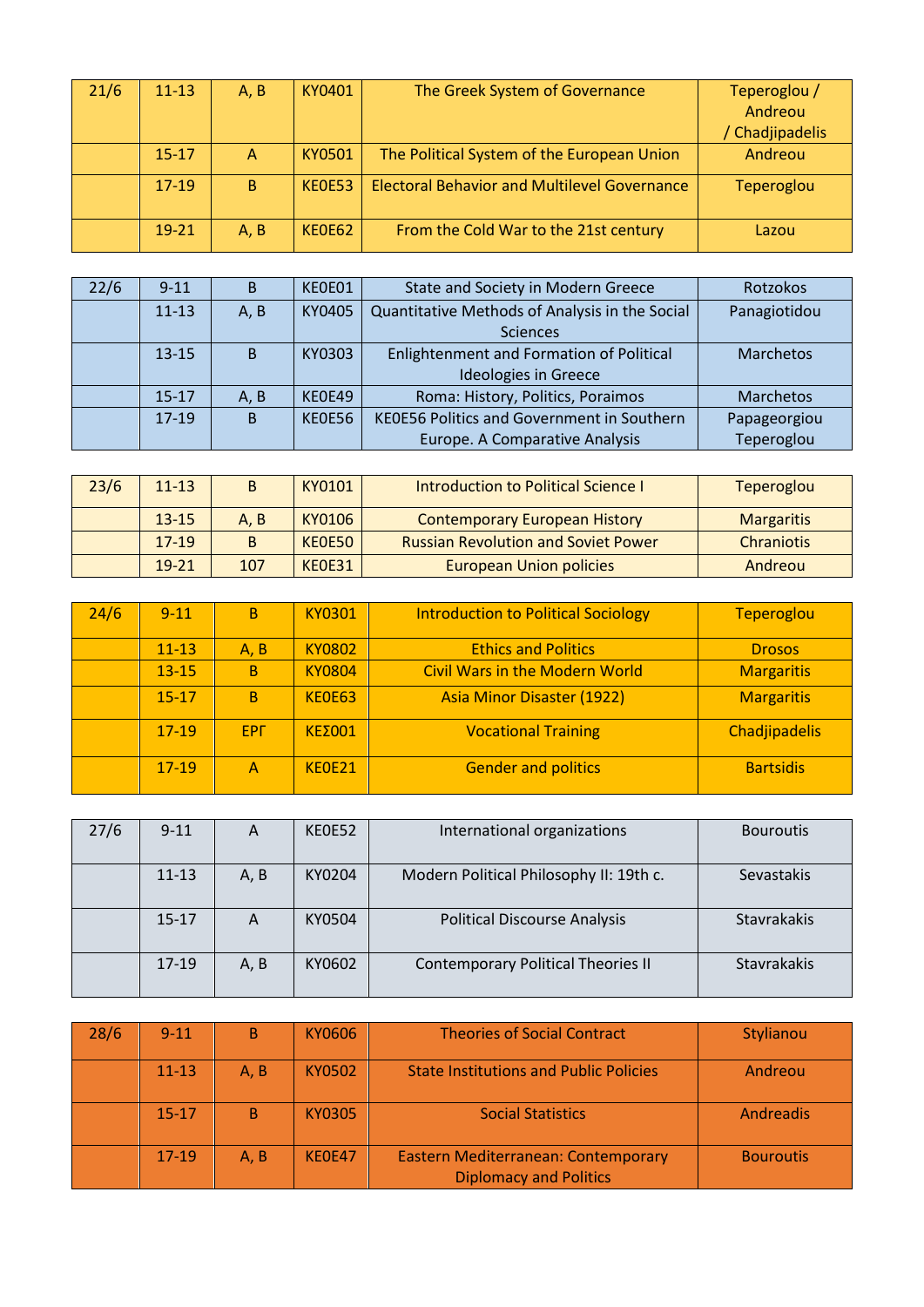| $-10$ | KEOE51 | <b>Youth Political Action and School</b> | Papaikonomou |
|-------|--------|------------------------------------------|--------------|
|       |        |                                          |              |

| 29/6 | $9 - 11$  |     | KEOE58 | Latin America. Politics, Society and | Papageorgiou       |
|------|-----------|-----|--------|--------------------------------------|--------------------|
|      |           |     |        | International Relations              |                    |
|      | $11 - 13$ | A.B | KY0806 | <b>New Social Movements</b>          | <b>Kavoulakos</b>  |
|      | $15 - 17$ | 3A  | KE0E20 | Philosophies of Freedom              | <b>Kioupkiolis</b> |

| 30/6 | $11 - 13$ | A, B | KY0402 | <b>Classical Social Theory</b>                     | <b>Kavoulakos</b>  |
|------|-----------|------|--------|----------------------------------------------------|--------------------|
|      | $15 - 17$ | A, B | KY0701 | <b>Contemporary Social Theory</b>                  | <b>Kioupkiolis</b> |
|      | $17-19$   | A    | KEOE42 | <b>Contemporary Issues of Democracy</b>            | <b>Kioupkiolis</b> |
|      | $19 - 21$ | B    | KEOX53 | Qualitative Research Methods in the Digital<br>Age | <b>Siomos</b>      |

| 1/7 | $9 - 11$  | A    | KE0X30 | The Greek State: Administrative Structure                       | <b>Pikramenos</b> |
|-----|-----------|------|--------|-----------------------------------------------------------------|-------------------|
|     | $11 - 13$ | A. B | KY0604 | Anti-parliamentarism, Dictatorships and the<br><b>Far Right</b> | <b>Marchetos</b>  |
|     | $15 - 17$ | A, B | KE0E07 | <b>History of Radical Ideas and Movements in</b><br>Europe      | <b>Marchetos</b>  |

| $11 - 13$ | A, B | KY0203 | <b>Contemporary Greek Political History</b><br>$(1910-1974)$ | <b>Rotzokos</b>                        |
|-----------|------|--------|--------------------------------------------------------------|----------------------------------------|
| $15 - 17$ | A, B | KY0805 | Political parties after 1974                                 | Chadjipadelis                          |
| $19 - 21$ |      | KY0706 | <b>War and Politics</b>                                      | <b>Margaritis</b><br><b>Manousakis</b> |

| 5/7 | $9 - 11$  | A             | KY0103        | Modern Greek Political History (1821-1909)         | <b>Rotzokos</b>   |
|-----|-----------|---------------|---------------|----------------------------------------------------|-------------------|
|     | $13 - 15$ | PC LAB        | <b>KEOE61</b> | Analysis of Internet Communication Policy          | Andreadis         |
|     | $15 - 17$ | <b>PC LAB</b> | KE0X34        | <b>Online Policy Research</b>                      | Andreadis         |
|     | $17-19$   | B             | KY0705        | International Political Economy and<br>Development | <b>Zarotiadis</b> |
|     | 19-21     | B             | KE0E03        | <b>Introduction to Public Finance</b>              | Ozouni            |

| 6/7 | $11 - 13$ | A.B | KEOX45 | <b>Facts about the Greek Labor Movement</b>                                                                        | <b>Tziaras</b> |
|-----|-----------|-----|--------|--------------------------------------------------------------------------------------------------------------------|----------------|
|     | $13 - 15$ | B   | KEOE55 | New Technologies, Political Theories and<br><b>International Relations: The Role of Artificial</b><br>Intelligence | <b>Tzimas</b>  |
|     | $15 - 17$ | A.B | KY0404 | Introduction to Political Economy                                                                                  | Ozouni         |